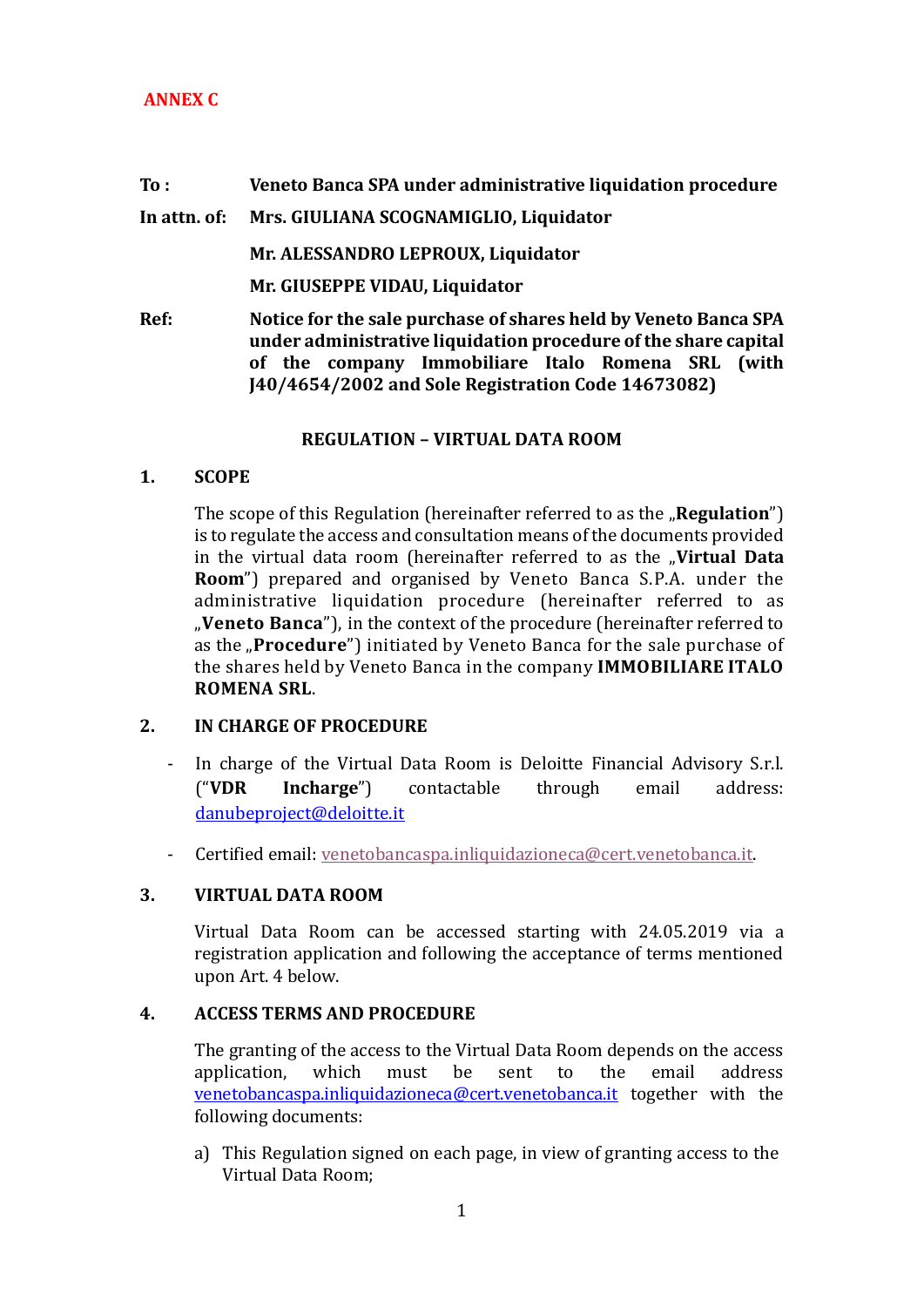- b) The access application to the Virtual Data Room, which proves that the participation criteria were fulfilled, drafted as per **Annex A** attached to the Notice for the sale purchase of shares signed on each page;
- c) The Non Disclosure Agreement, drafted as per **Annex B** attached to the Notice for the sale purchase of shares signed on each page;
- d) Copy of the signatory party's identity card.

After receiving the above-mentioned documentation, the VDR Incharge shall communicate, at the certified email address (PEC, if case) provided in the Access Application, the access data (user and user password) in order to access the Virtual Data Room or the reason of rejection.

The access to the Virtual Data Room shall be granted to each participant to the procedure, for a maximum number of 7 (seven) persons mentioned in the low part of the Access Application to Virtual Data Room. (Annex A attached to the Notice for the sale and purchase of shares).

### **A) Consultation**

After getting the access data to the Virtual Data Room, the competent parties (hereinafter referred to as the "**Authorised persons")** can access with no limitation the documentation available in the Virtual Data Room, except for cases, expressly mentioned in this Regulation.

### **B) Request for additional information and/or information and clarifications**

Each Authorised Person shall be able to request to the VDR Incharge, in writing, via email to the address mentioned above [\(danubeproject@deloitte.it\)](mailto:danubeproject@deloitte.it), information/ clarification or additional documentation. Veneto Banca does not undertake any liability in relation to the supply of additional documentation. The answers and possible additional documentation shall be made available in the Virtual Data Room for all Authorised Persons, in order to grant equal access to information for all participants to tender.

#### **5. CONFIDENTIALITY**

**By signing the Non – Disclosure Agreement as per Art. 4, the undersigned gives his/her approval and undertakes to make sure that the Authorised Persons shall keep the confidentiality of access data communicated to them and that they refrain from communicating them to third parties and consequently undertake to use them only in person.** 

The undersigned undertakes to make sure that each user account is used exclusively by the person/ Authorised Person to whom it was granted.

The Undersigned and the Authorised Persons must also take the proper security measures, including IT type, in view of protecting the confidentiality of documents granted in the Virtual Data Room.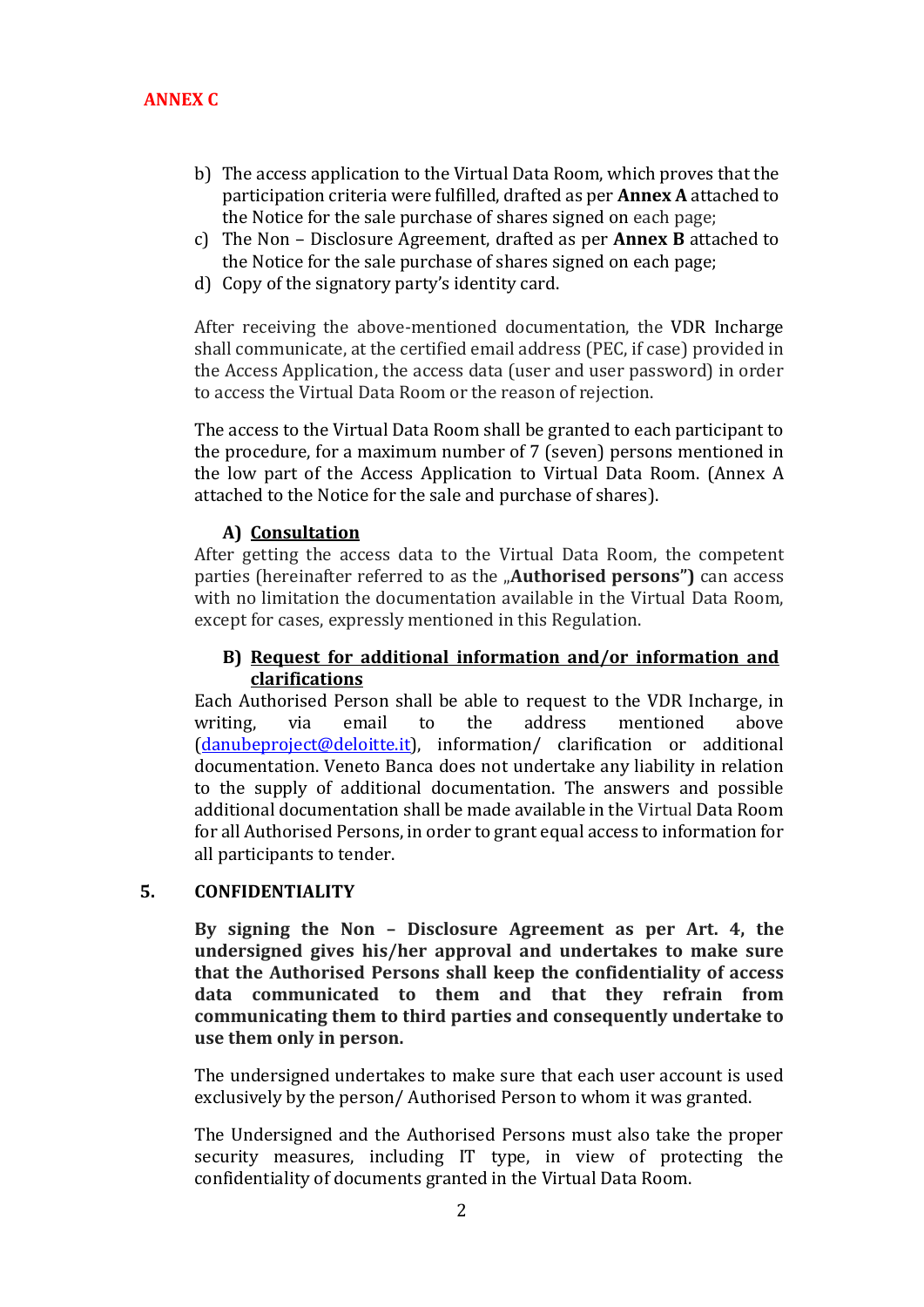All information that will be known to the undersigned and the Authorised Persons shall also be governed by the provisions of the Non – Disclosure Agreement (Annex B) as per Art.4 above.

## **6. DATA PROTECTION AND PRIVACY**

The undersigned and the Authorised Persons state that they were informed that by examining the documentation from the Virtual Data Room, they must closely comply with the provisions of Regulation (EU) 2016/679 of the European Parliament and of the Council of 27 April 2016 on the protection of natural persons with regard to the processing of personal data and on the free movement of such data and repealing Directive 95/46/EC (hereinafter referred to as the "**Regulation (EU) 2016/679"**) and of Law no 190/2018 on the measures for the application of Regulation (EU) 2016/679 of the European Parliament and of the Council of 27 April 2016 on the protection of natural persons with regard to the processing of personal data and on the free movement of such data, and repealing Directive 95/46/EC (General Regulation on Data Protection) (hereinafter referred to as the "**Law no. 190/2018")** and that this activity was exclusively made in the purpose of this Procedure.

Personal data that will be accessed along this Procedure (hereinafter referred to as the "**Data**") will be processed in the purpose of the legitimate interests targeted during the Procedure and for the fulfilment of any legal duty. This Data will be processed and stored with or without the help of electronic tools, as per the security measures mentioned by Law no. 190/2018 and Regulation EU 2016/679. For the purposes mentioned before, Data can be communicated by Veneto Banca to its Consultants/ proxies, whose activities/ services are used by Veneto Banca during this Procedure. Moreover, the Data will be managed by the employees and/ or collaborators of Veneto Banca, being duly authorised to process the Data and they shall be archived for the time necessary to execute and manage the Procedure, after which they shall be kept as per the legal duties and in the administrative purposes and/or for assessing and/or defending the rights and/or legitimate interests of Veneto Banca or third parties, even in case of complains, litigations or pre-litigation situations.

#### **7. DISCLAIMER**

Veneto Banca and its Consultants cannot, under any circumstance, be considered liable for the correctness and/ or accuracy of information and data supplied in the Virtual Data Room.

The undersigned and the Authorised Persons state that they were informed and that they understand that, at any moment, the documentation available in the Virtual Data Room can vary and/ or be supplemented.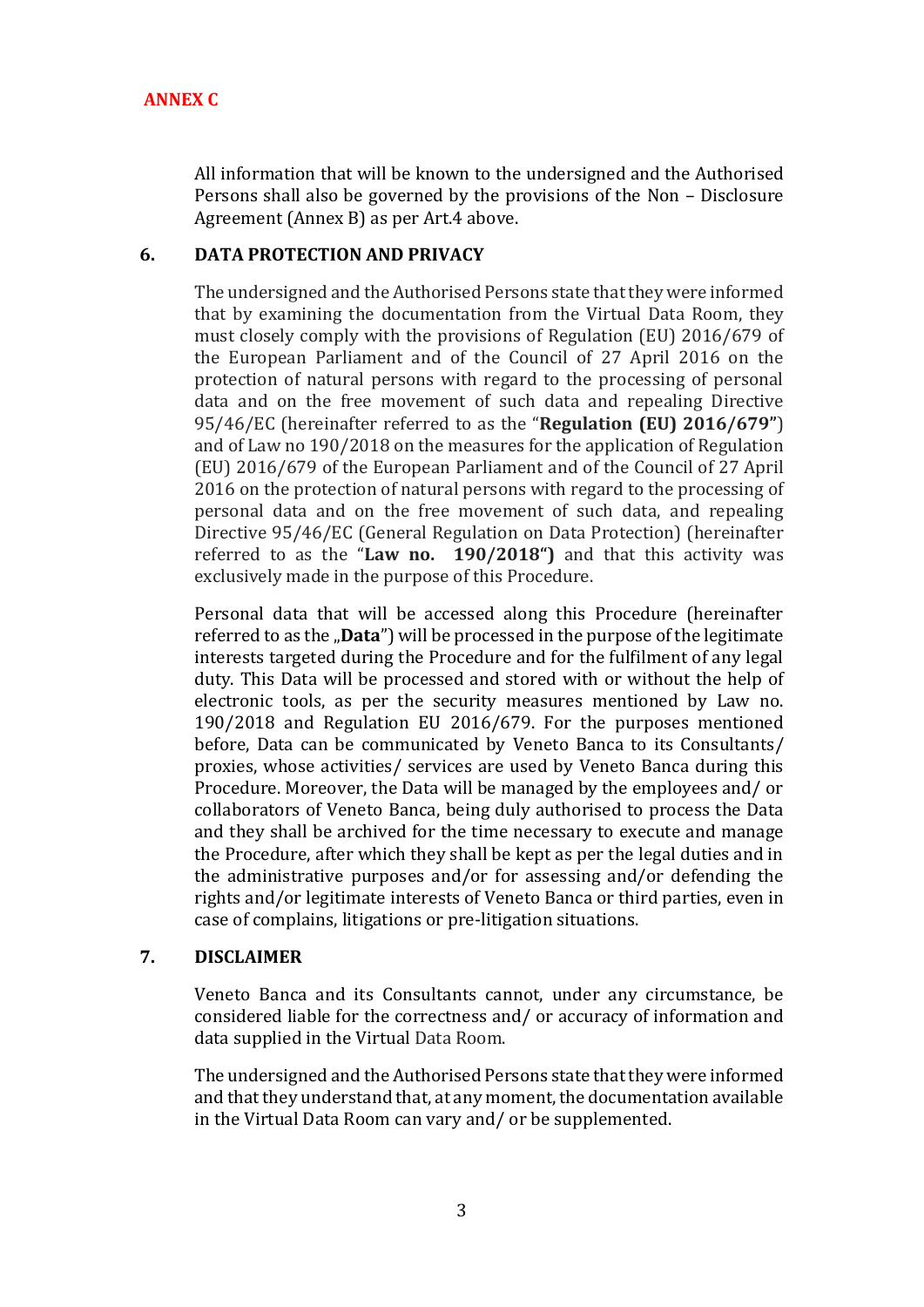The undersigned and the Authorised Persons took notice and they undertake to rely, when filing some possible bids, exclusively on their own independent judgement and on the assessment of data provided to them.

By signing this document, this Regulation of accessing the Data Rom shall be accepted unconditionally and without reserves.

[Signature of the legal representative or proxy with special power of attorney]

\_\_\_\_\_\_\_\_\_\_\_\_\_\_\_\_\_\_\_\_\_\_\_\_\_\_\_\_\_\_\_\_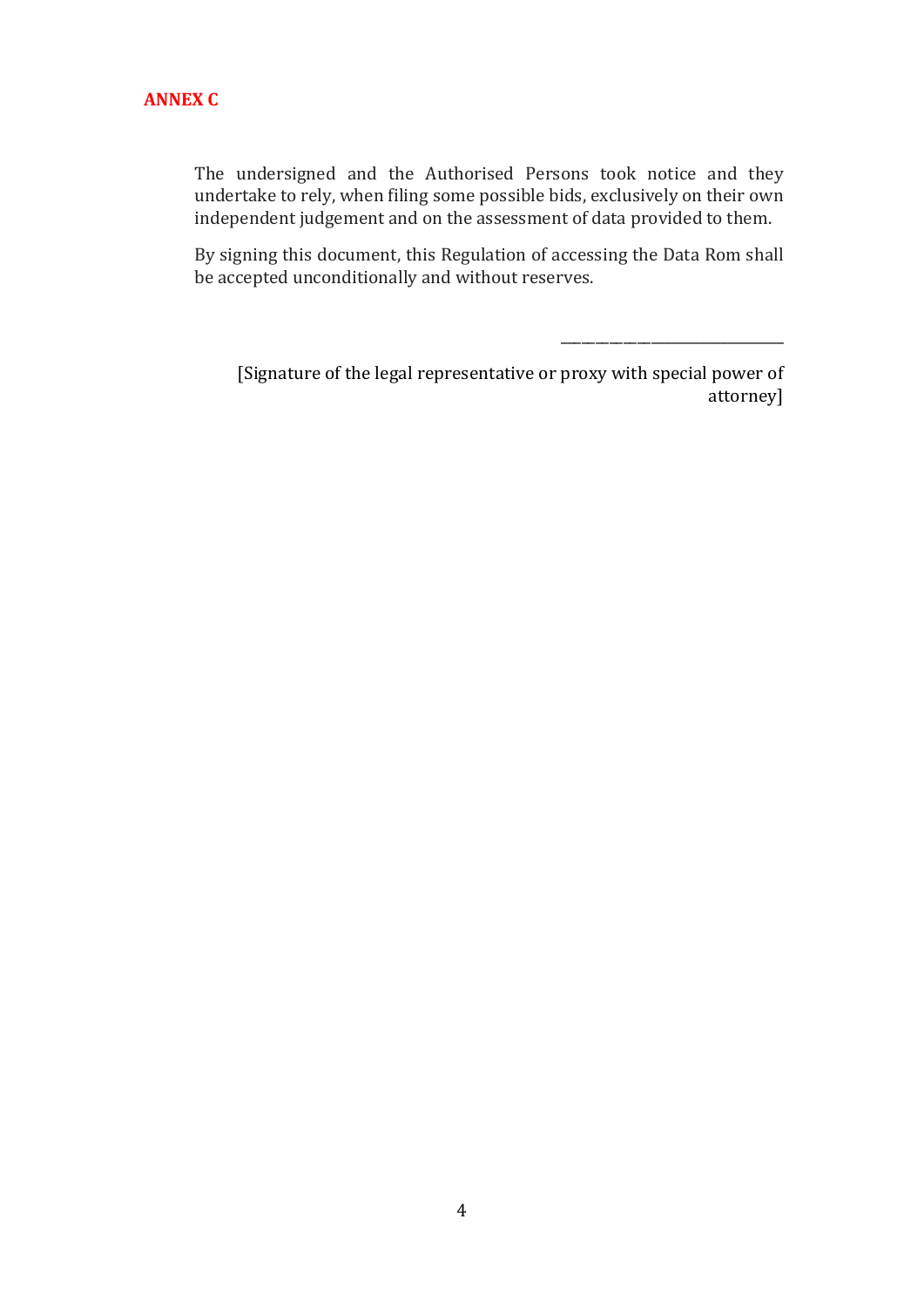## **DECLARATION OF COMMITMENT–**

## **ACCESS TO PERSONAL DATA**

#### **1. SCOPE OF DECLARATION**

Based on the **REGULATION – VIRTUAL DATA ROOM**, you and/ or your employees have access to personal data of Veneto Banca S.P.A. under the administrative liquidation procedure (hereinafter referred to as "**Veneto Banca**").

The agreement to process and/or use this data refers exclusively to the exercise of activities attributed to you by us.

## **2. DUTY TO COMPLY WITH DATA PROTECTION**

Should you and/or your employees process and/or use personal data, you are compelled:

- To use for the processing and use of personal data only employees who are forced to keep the confidentiality of information;
- To take technical and organisational measures for the protection of personal data;
- To process personal data exclusively as per our written instructions, only for the purpose of follow up the Procedure mentioned in the Regulation;
- Not to use the data for other purposes than the ones mentioned in our instructions and not to use them in our own purposes and for the purposes of third parties;
- To immediately inform the person in charge of the data protection from Veneto Banca when a provision violates, according to your opinion, this commitment, or when there are inconsistencies regarding the processing and use of personal data.

## **3. DUTY TO KEEP THE SECRET**

You and your employees are compelled, upon the completion of the Procedure:

- To completely delete all data provided, to destroy/ remove accurately the data supports, including the possible testing materials or leftovers, in case of unsafety.
- To return to the beneficiary and to immediately inform Veneto Banca or the data officer within Veneto Banca in case of suspicions or information about the damage of the confidentiality during the common use.